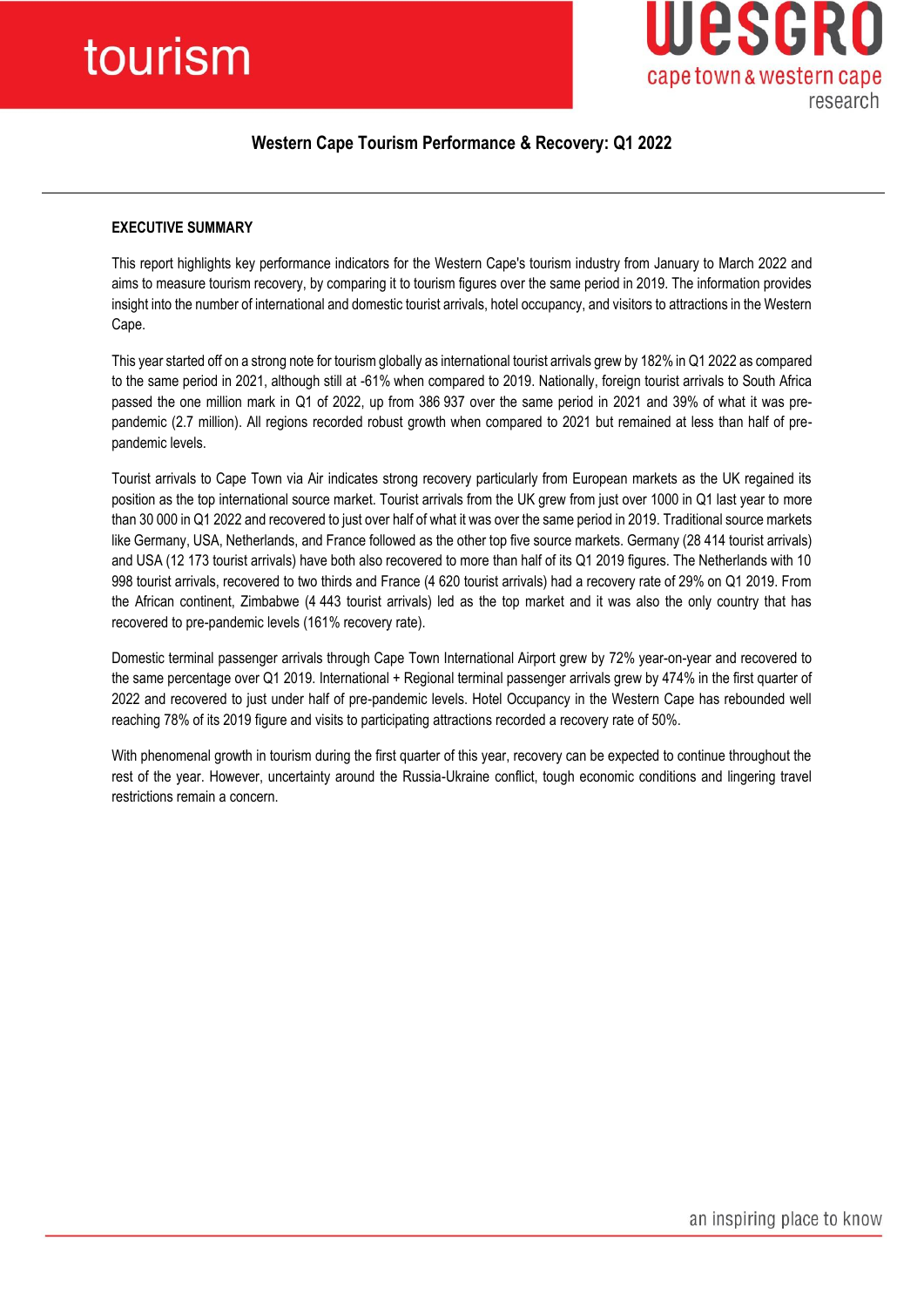# **Contents**

| 3.2 |  |
|-----|--|
| 3.3 |  |
| 3.4 |  |
|     |  |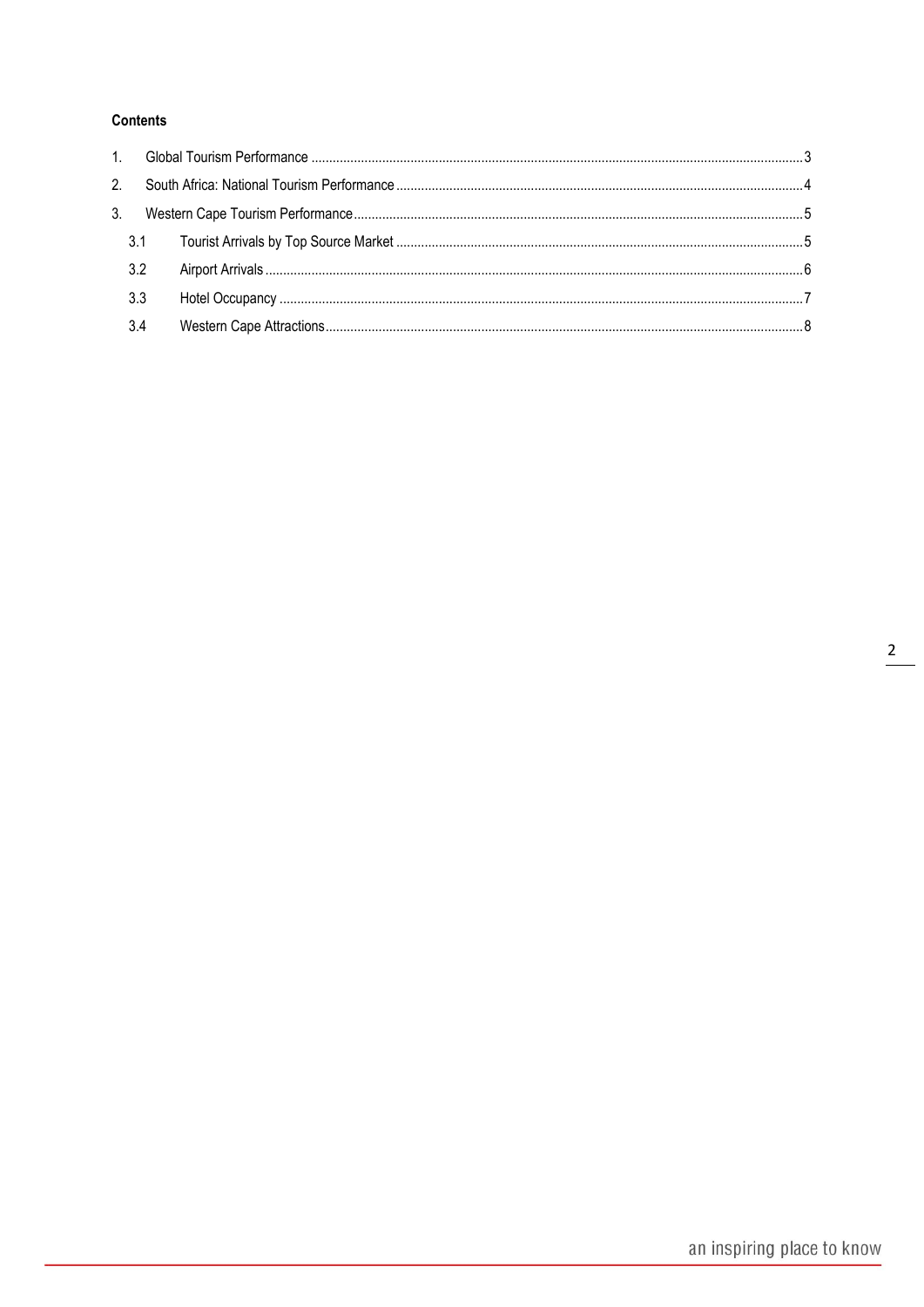#### <span id="page-2-0"></span>**1. Global Tourism Performance**

- According to the United Nations World Tourism Barometer, international tourist arrivals (overnight visitors) grew by 182% year-on-year in Q1 2022 but still remained below pre-pandemic levels with a decline of -61% when compared to Q1 2019.
- Europe (+280%) and the Americas (+117%) recorded the strongest year-on-year growth but arrivals were still around half of what it was pre-pandemic (-43% and -46% respectively).
- The Middle East (+132%) and Africa (+96%) also experienced year-on-year growth but declined by -59% and -61% respectively, when compared to Q1 2019 levels.
- Asia and the Pacific recorded growth of +64% on its Q1 2021 figure but remained at -93% when compared to the same period in 2019.
- Based on robust growth at the start of 2022 and in 2021, international tourism is expected to continue its gradual recovery but high uncertainty from the Russia-Ukraine conflict, along with economic challenges and lingering travel restrictions, could disrupt this upward trend. (UNWTO)



 *Source: United Nations World Tourism Organisation, 2022*



*Source: United Nations World Tourism Organisation, 2022*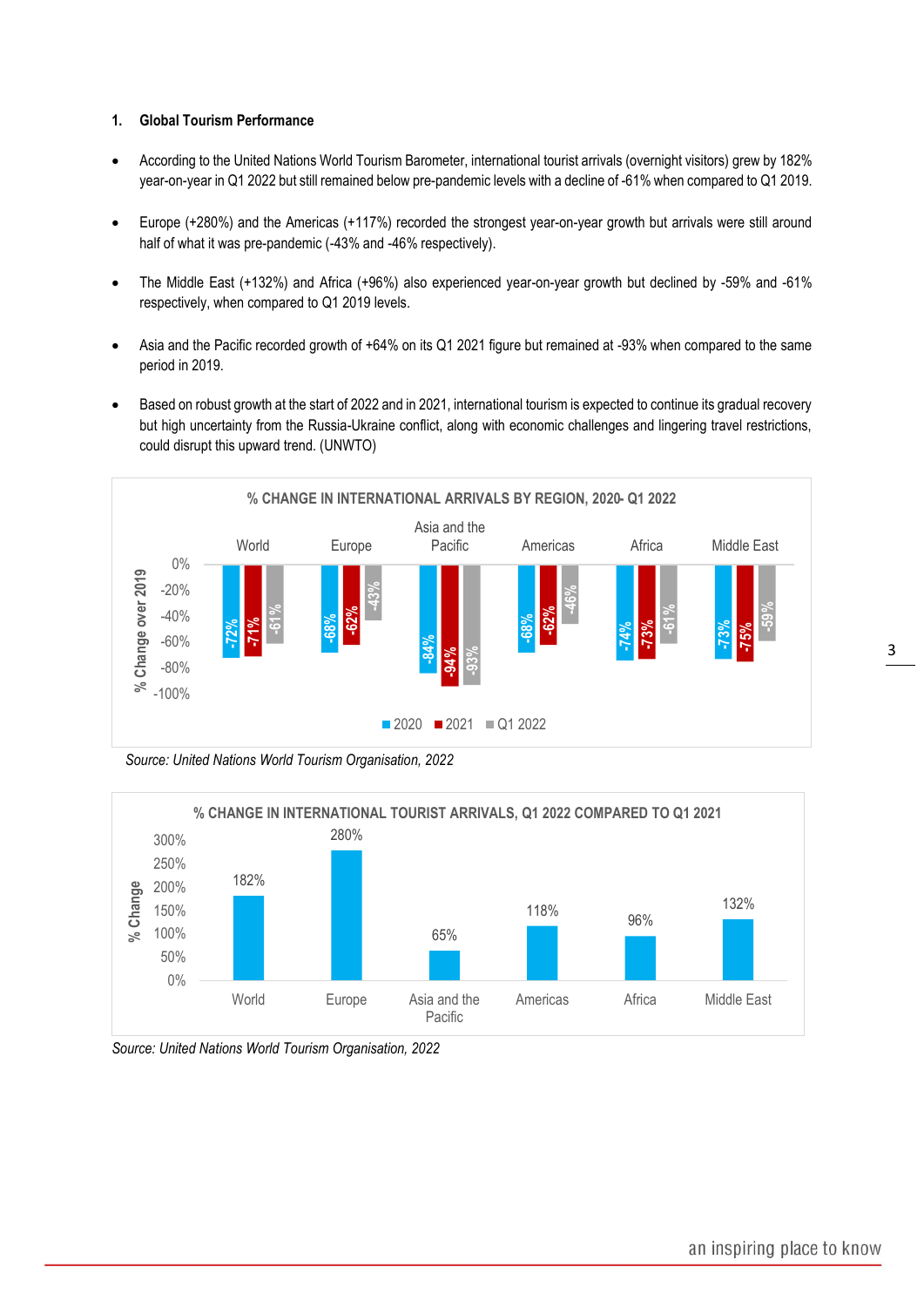## <span id="page-3-0"></span>**2. South Africa: National Tourism Performance**

- Foreign tourist arrivals reached 1 047 558 in the first quarter of 2022, an increase of 170.7% when compared to the same period in 2021 and 39% of what it was in 2019. Tourist arrivals from overseas markets have increased steadily since the latter part of 2021 and January was the best performing month for the year thus far.
- The biggest year-on-year growth in international arrivals to South Africa came from the Australasian market (+1018%), followed by Europe (+683%) and North America (520%).
- Travel from African markets (778 313) was the biggest source of tourist arrivals to South Africa in Q1 of 2022, representing a 74% share of total foreign arrivals to the country.



*Source: Stats SA, 2022*



*Source: Stats SA, 2022*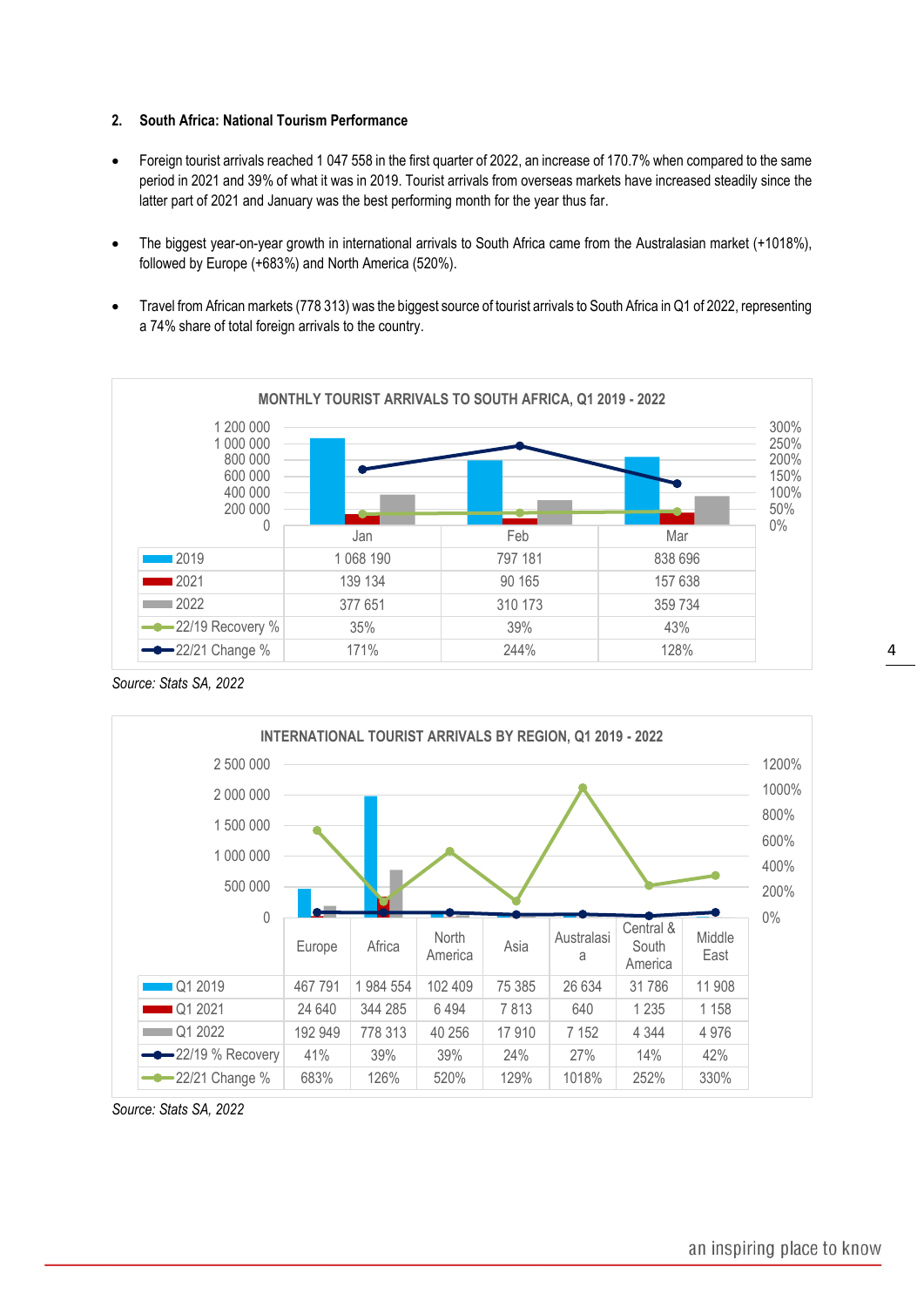#### <span id="page-4-0"></span>**3. Western Cape Tourism Performance**

#### <span id="page-4-1"></span>**3.1 Tourist Arrivals by Top Source Market**

- According to the latest data from StatsSA, the top source market to Cape Town via Air was the UK, followed by Germany, USA, Netherlands, and France.
- Tourist arrivals from the UK grew from 1 111 in Q1 last year to 30 622 in Q1 2022 and recovered to just over half of what it was over the same period in 2019.
- Germany (28 414 tourist arrivals) and USA (12 173 tourist arrivals) have both also recovered to more than half of its Q1 2019 figures. The Netherlands with 10 998 tourist arrivals, recovered to two thirds and France (4 620 tourist arrivals) had a recovery rate of 29% on Q1 2019.
- Zimbabwe (4 443 tourist arrivals) led as the top source market from the African continent, followed by Namibia with 3 689 tourist arrivals. Among the top ten list, Zimbabwe was the only country that reached and exceeded prepandemic levels (161% recovery rate).



an inspiring place to know

5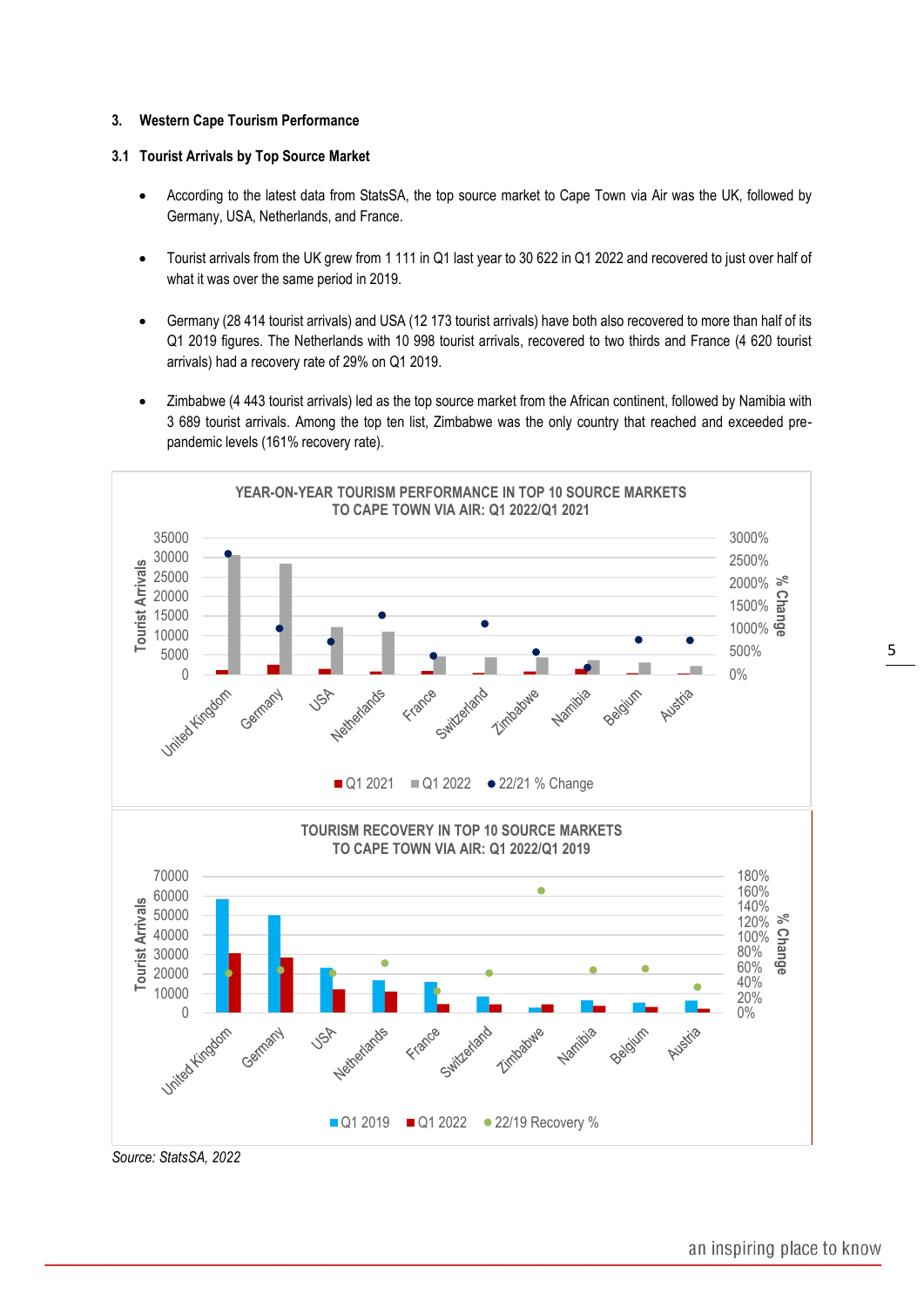## <span id="page-5-0"></span>**3.2 Airport Arrivals**

- Domestic terminal passenger arrivals through Cape Town International Airport grew by 72% in the first quarter of 2022 compared to the same period in 2021. Passenger arrivals in January 2022 nearly doubled from last year and showed the strongest recovery at 73% on its 2019 figure.
- International and Regional terminal passenger arrivals grew by 474% in the first quarter of 2022, reaching a total of 189 124 passengers compared to 32 938 over the same period in 2021. This massive increase can be attributed to the easing of COVID related travel restrictions globally.





*Source: Airports Company South Africa, 2022*

0%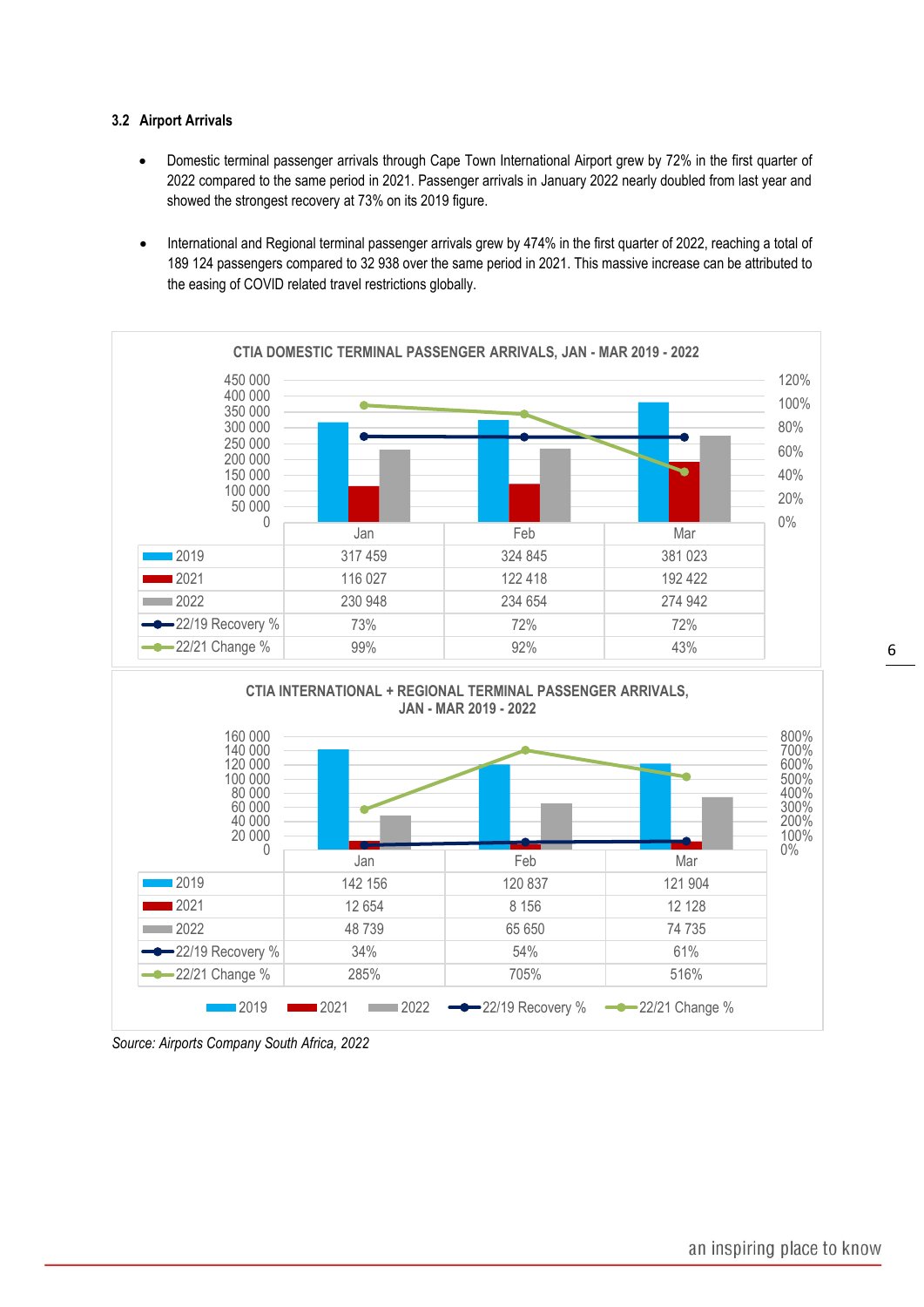#### <span id="page-6-0"></span>**3.3 Hotel Occupancy**

- As at March 2022, the year to date occupancy percentage in the Western Cape reached 57%, which is more than double its figure over the same period last year (24%) and represents a 79% recovery rate compared to 2019.
- Revenue per average room (RevPAR) also doubled year on year, going from R279 in 2021 to R987 this year, and a recovery of 73% on Q1 2019.
- The Average Daily Rate (ADR) for the province, at R1 723 was slightly higher than the national average (R1 305) and recovered to 92% of what it was in 2019 (R1 878).
- Overall, occupancy has rebounded well after a dismal performance in 2021 and shows strong recovery when compared to 2019.



*Source: STR Global, 2022*